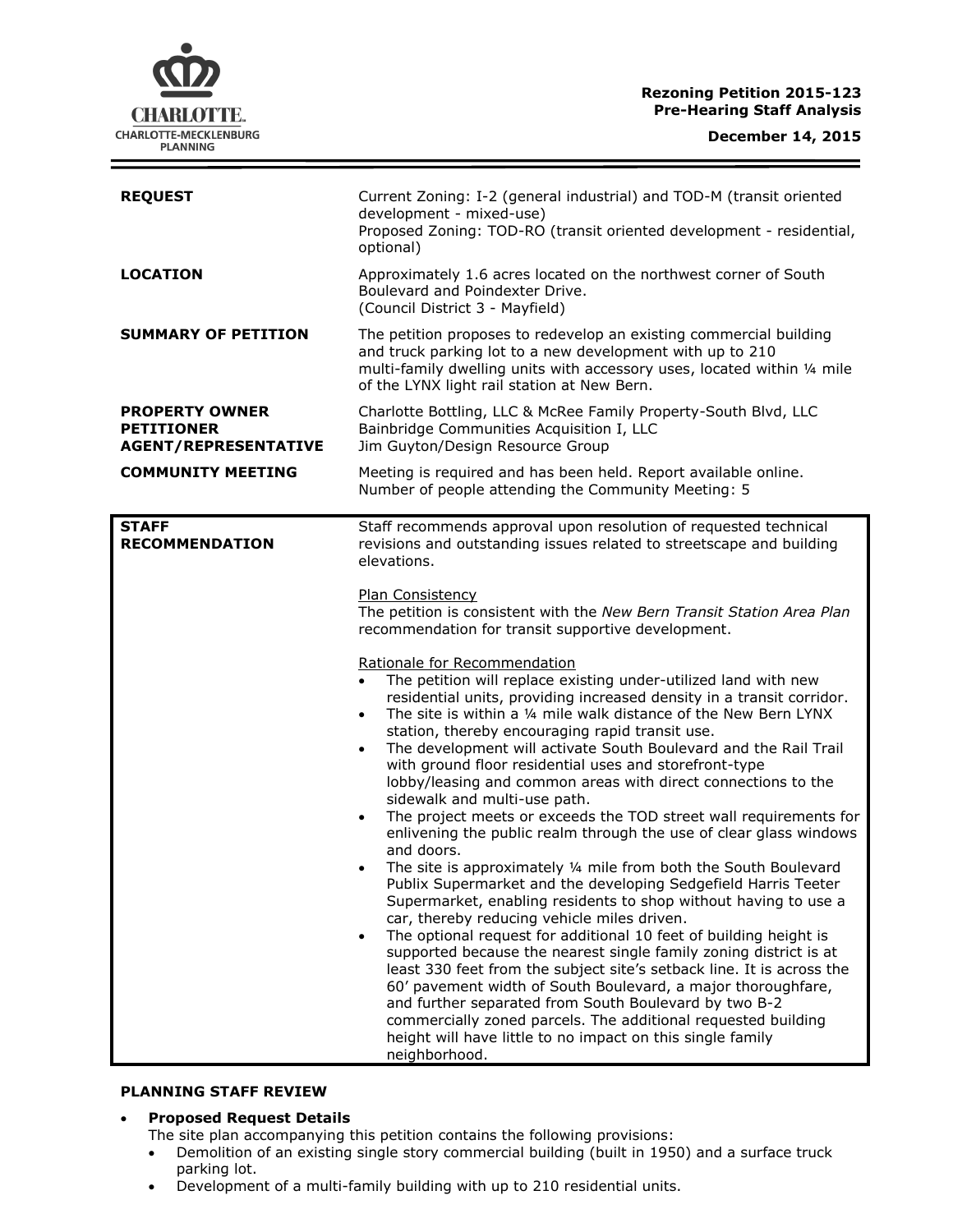- Five residential floors above two levels of podium structured parking with two separate vehicle entrances. The lower parking level is accessed from South Boulevard and the upper level from Poindexter Drive.
- An optional request to exceed the TOD permitted height plane by ten feet. The maximum building height is 84 feet. This height exceeds the TOD height plane by approximately seven feet near the corner of South and Poindexter. The permitted height increases as it moves further away from South Boulevard; therefore, this point represents the greatest deviation from the TOD-permitted building height.
- Existing eight-foot planting strip and eight-foot sidewalk on Poindexter Drive which was installed by the previous owner when it was developed under TOD standards.
- Existing 12-foot multi-use trail, seven-foot planting strip, decorative rail fence, and pedestrian lights on Rail Trail frontage, installed by the previous owner and by the City's SCIP (South Corridor Infrastructure) program.
- New streetscape improvements with recessed on-street parking along South Boulevard as per the adopted streetscape plan.
- Active ground floor uses (residential units and leasing/club/common areas) along the full length of the Rail Trail and South Boulevard sides of the building and along more than 50% of the Poindexter Drive side.
- Individual sidewalk connections from the ground floor residential units fronting the Rail Trail.
- Private fenced yard areas between the residential units and the Rail Trail.
- Tall floor-to-ceiling heights (17 to 18 feet) at ground floor on South Boulevard elevation to mimic retail uses.

# **Existing Zoning and Land Use**

- The subject property is currently developed with an existing industrial office and parking lot and is zoned I-2 (general industrial) and TOD-M (transit oriented development - mixed-use).
- Most of the surrounding properties are zoned conventional and conditional TOD-M (transit oriented development - mixed-use) and TOD-MO (transit oriented development - mixed-use, optional), and MUDD-O (mixed use development, optional) and are developed with, or planned for, transit supportive uses, including multi-family and retail uses.
- There is a property directly across South Boulevard with has retained B-2 (general business) zoning and is developed with automobile oriented commercial uses.
- See "Rezoning Map" for existing zoning in the area.

### **Rezoning History in Area**

- Since the construction of the LYNX Blue Line and the light rail station at New Bern Street, there have been a number of rezonings around the station to primarily conventional TOD-M (transit oriented development – mixed-use), as well as conditional and optional MUDD (mixed use development), to allow transit supportive development.
- Recent rezonings close to the site include:
	- Petition 2015-102 to TOD-M (transit oriented development mixed-use) by Lennar Multifamily Communities for the Pepsi Bottling site.
	- Petition 2014-064 to MUDD-O (mixed use development, optional) and UR-2(CD) (urban residential, conditional) by Marsh Properties, LLC for a retail and multi-family portion of the Sedgefield neighborhood to allow a mixed use development.

### **Public Plans and Policies**

- The *New Bern Transit Station Area Plan* (2008) recommends transit supportive mixed uses for the subject site and surrounding properties. Appropriate uses include office, multi-family residential and retail uses designed to support walkability and transit use.
- The petition supports the *General Development Policies-Environment* by providing transitsupportive development and by redeveloping an infill site, thereby minimizing further environmental impacts while accommodating growth.

# **TRANSPORTATION CONSIDERATIONS**

 Although the wide variety of uses allowed under this proposed zoning district makes it difficult to predict the trip generation for the site, CDOT supports intense development in close proximity to rail transit stations. Pedestrian and bicycle access to this this and to the light rail station are provided via continuous connectivity along the rail trail. The primary transportation goal for this site is to implement the area plan recommendations. This site achieves this goal by constructing the on-street parking, bike lane, planting strip and sidewalk along South Boulevard.

# **Vehicle Trip Generation:**

Current Zoning: 60 trips per day (based on warehouse use) Proposed Zoning: The proposed zoning allows for a variety of uses.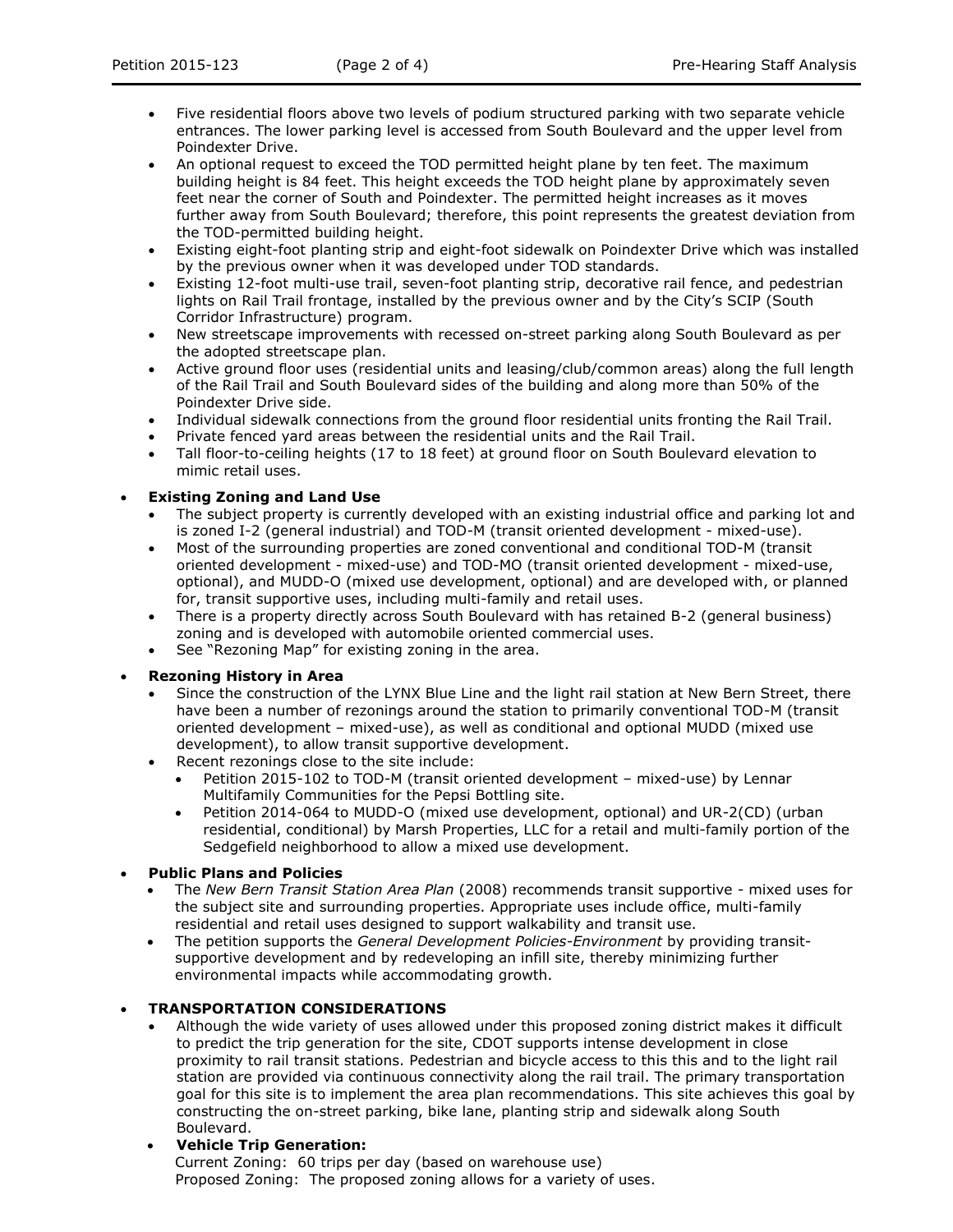**DEPARTMENT COMMENTS** (see full department reports online)

- **Charlotte Area Transit System:** No issues.
- **Charlotte Department of Neighborhood & Business Services:** No issues.
- **Charlotte Fire Department:** No comments received.
- **Charlotte-Mecklenburg Schools:** The development allowed under the existing zoning would generate zero students, while the development allowed under the proposed zoning will produce 186 students. Therefore, the net change in the number of students generated from existing zoning to proposed zoning is 186 students. The proposed development is projected to increase the school utilization (without mobile classroom units) as follows:
	- Sedgefield Elementary from 86% to 112%,
	- Sedgefield Middle from 104% to 111%,
	- Myers Park High from 113% to 114%.
- **Charlotte-Mecklenburg Storm Water Services:** No issues.
- **Charlotte Water:** No issues.
- **Engineering and Property Management:** No issues.
- **Mecklenburg County Land Use and Environmental Services Agency:** No issues.
- **Mecklenburg County Parks and Recreation Department:** No issues.
- **Urban Forestry:** No issues.

#### **OUTSTANDING ISSUES**

## Site and Building Design

- 1. Modify the optional request for height and list the total proposed height in feet.
- 2. Modify door for proposed roll containers with a decorative window or decorative architectural element. Modify and relocate proposed rollout cart path alongside of the proposed driveway.
- 3. Replace planting strip with hardscape adjacent to on-street parking along South Boulevard.
- 4. Clarify and show if proposed wall or fence will be provided for residential units at ground level along South Boulevard.
- 5. Modify residential building elevation along South Boulevard to provide a storefront appearance to allow for potential future conversion to commercial or live-work.
- 6. Modify building elevation along Poindexter Drive to provide active uses, artwork, and/or opaque glazing to enhance proposed screened parking.
- 7. Stairway access doors facing Poindexter Drive should include clear glass windows.
- 8. Provide north facing building elevation and show how cars parked on all levels will be screened from view from the street and the transitway.
- 9. Ensure that all doors shown on the elevation drawings correspond with doors on the site plan, and vice versa.

#### **REQUESTED TECHNICAL REVISIONS**

- 1. Label 24-foot setback from future back of curb along South Boulevard.
- 2. Show and indicate that trees provided along South Boulevard will be placed in curbed planters.
- 3. Petitioner should remove the word "potential" from the proposed sidewalk connections from the ground floor units to the rail trail.

#### **Attachments Online at www.rezoning.org**

- Application
- Site Plan
- Locator Map
- Community Meeting Report
- Department Comments
	- Charlotte Area Transit System Review
	- Charlotte Department of Neighborhood & Business Services Review
	- Transportation Review
	- Charlotte-Mecklenburg Schools Review
	- Charlotte-Mecklenburg Storm Water Services Review
	- Charlotte Water Review
	- Engineering and Property Management Review